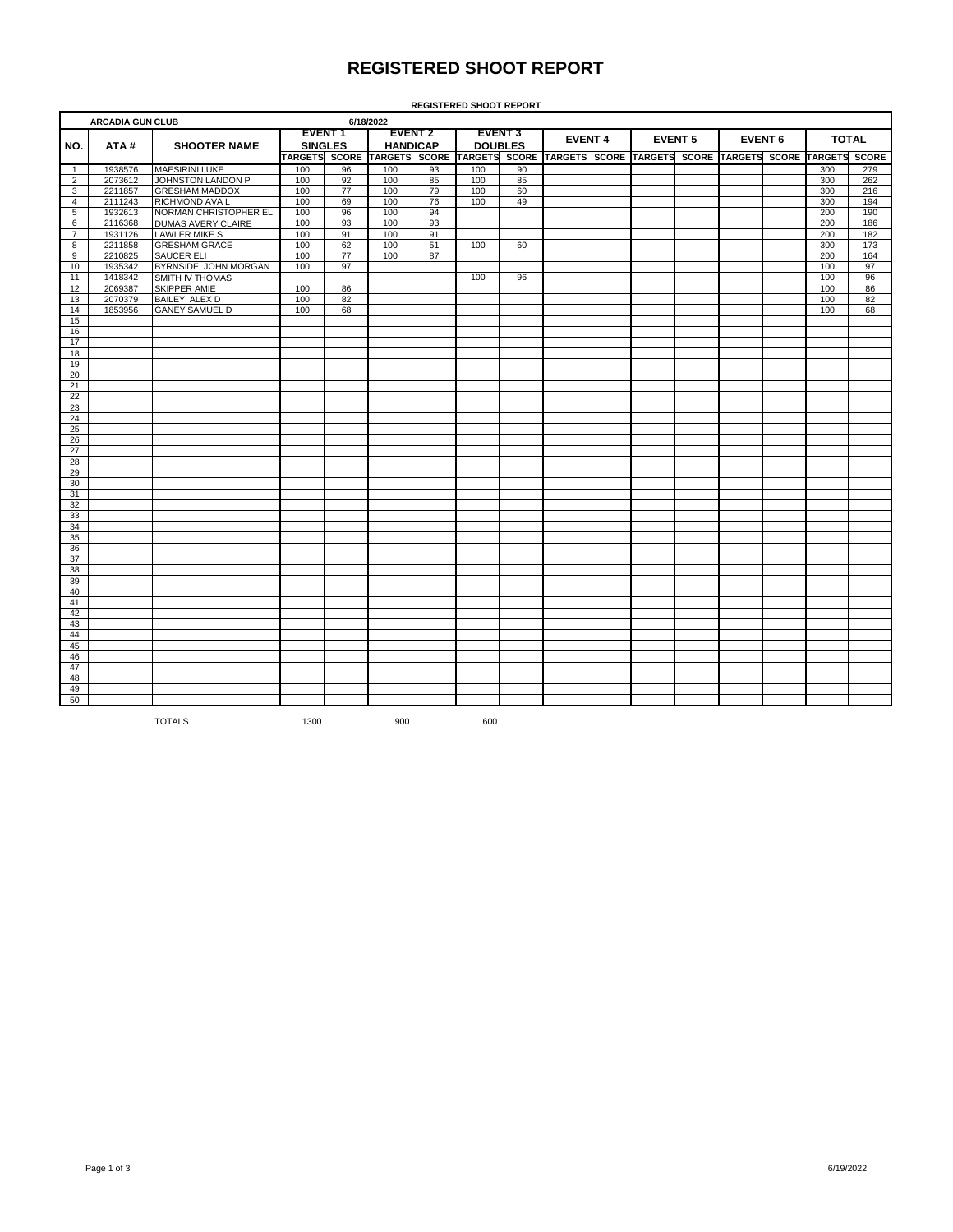## **TRAP & FIELD REPORT**

| <b>NAME OF CLUB &amp; CITY</b> | <b>ARCADIA GUN CLUB</b>         | Ruston, LA |
|--------------------------------|---------------------------------|------------|
| <b>NAME OF SHOOT</b>           | <b>MONTHLY REGISTERED SHOOT</b> |            |
| <b>CLUB NUMBER</b>             | 220005                          |            |
| DATE OF SHOOT                  | June 18, 2022                   |            |
| <b>REPORTER'S NAME &amp;</b>   | <b>Thomas Smith IV</b>          |            |
| <b>IADDRESS</b>                | 437 Valley View Dr              |            |
|                                | Ruston, LA 71270                |            |
| <b>CONTACT PHONE NUMBER</b>    | 318-548-0027                    |            |

| <b>EVENT 1 SINGLES</b> |                                                |  | <b>Entries:</b>                    | 13              | June 18, 2022                        |                                   |  |  |
|------------------------|------------------------------------------------|--|------------------------------------|-----------------|--------------------------------------|-----------------------------------|--|--|
|                        | Name of trophy winner(s) (Indicate co-winners) |  | Shooter's<br>State of<br>Residence | Event<br>Score  | Shootoff/<br>Carry-<br>over<br>Score | Persons Tied Shootoff Score, etc. |  |  |
| Winner                 | <b>BYRNSIDE JOHN MORGAN</b>                    |  | LA                                 | 97              |                                      |                                   |  |  |
| Runner-up              | <b>DUMAS AVERY CLAIRE</b>                      |  | LA                                 | 93              |                                      |                                   |  |  |
| Class AA               |                                                |  |                                    |                 |                                      |                                   |  |  |
| Class A                |                                                |  |                                    |                 |                                      |                                   |  |  |
| Class B                |                                                |  |                                    |                 |                                      |                                   |  |  |
| Class C                | <b>BAILEY ALEX D</b>                           |  | LA                                 | 82              |                                      |                                   |  |  |
| Class D                | <b>JOHNSTON LANDON P</b>                       |  | LA                                 | 92              |                                      |                                   |  |  |
| Lady I                 | <b>SKIPPER AMIE</b>                            |  | LA                                 | 86              |                                      |                                   |  |  |
| Lady II                |                                                |  |                                    |                 |                                      |                                   |  |  |
| Sub-Jr                 | <b>MAESIRINI LUKE</b>                          |  | LA                                 | 96 <sub>l</sub> |                                      |                                   |  |  |
| Junior                 | <b>NORMAN CHRISTOPHER ELI</b>                  |  | LA                                 | 96              |                                      |                                   |  |  |
| Jr-Gold                |                                                |  |                                    |                 |                                      |                                   |  |  |
| Sub-Vet                | <b>LAWLER MIKES</b>                            |  | LA                                 | 91              |                                      |                                   |  |  |
| Vet                    |                                                |  |                                    |                 |                                      |                                   |  |  |
| Sr. Vet                |                                                |  |                                    |                 |                                      |                                   |  |  |
| Chair                  |                                                |  |                                    |                 |                                      |                                   |  |  |
| Other (Specify)        |                                                |  |                                    |                 |                                      |                                   |  |  |

| <b>EVENT 2 HANDICAP</b> |                                                | <b>Entries:</b> |                                    | 9              |                                      | <b>June 18, 2022</b>              |
|-------------------------|------------------------------------------------|-----------------|------------------------------------|----------------|--------------------------------------|-----------------------------------|
|                         | Name of trophy winner(s) (Indicate co-winners) | Yard            | Shooter's<br>State of<br>Residence | Event<br>Score | Shootoff/<br>Carry-<br>over<br>Score | Persons Tied Shootoff Score, etc. |
| Winner                  | <b>NORMAN CHRISTOPHER ELI</b>                  |                 | LA                                 | 94             |                                      |                                   |
| Runner-up               | <b>DUMAS AVERY CLAIRE</b>                      |                 | LA                                 | 93             |                                      |                                   |
| $19 - 21.5$             | <b>SAUCER ELI</b>                              |                 | LA                                 | 87             |                                      |                                   |
| $22 - 24.5$             |                                                |                 |                                    |                |                                      |                                   |
| $25 - 27$               |                                                |                 |                                    |                |                                      |                                   |
|                         |                                                |                 |                                    |                |                                      |                                   |
|                         |                                                |                 |                                    |                |                                      |                                   |
| Lady I                  |                                                |                 |                                    |                |                                      |                                   |
| Lady II                 |                                                |                 |                                    |                |                                      |                                   |
| Sub-Jr                  | <b>MAESIRINI LUKE</b>                          |                 | LA                                 | 93             |                                      | won coin toss over Avery Dumas    |